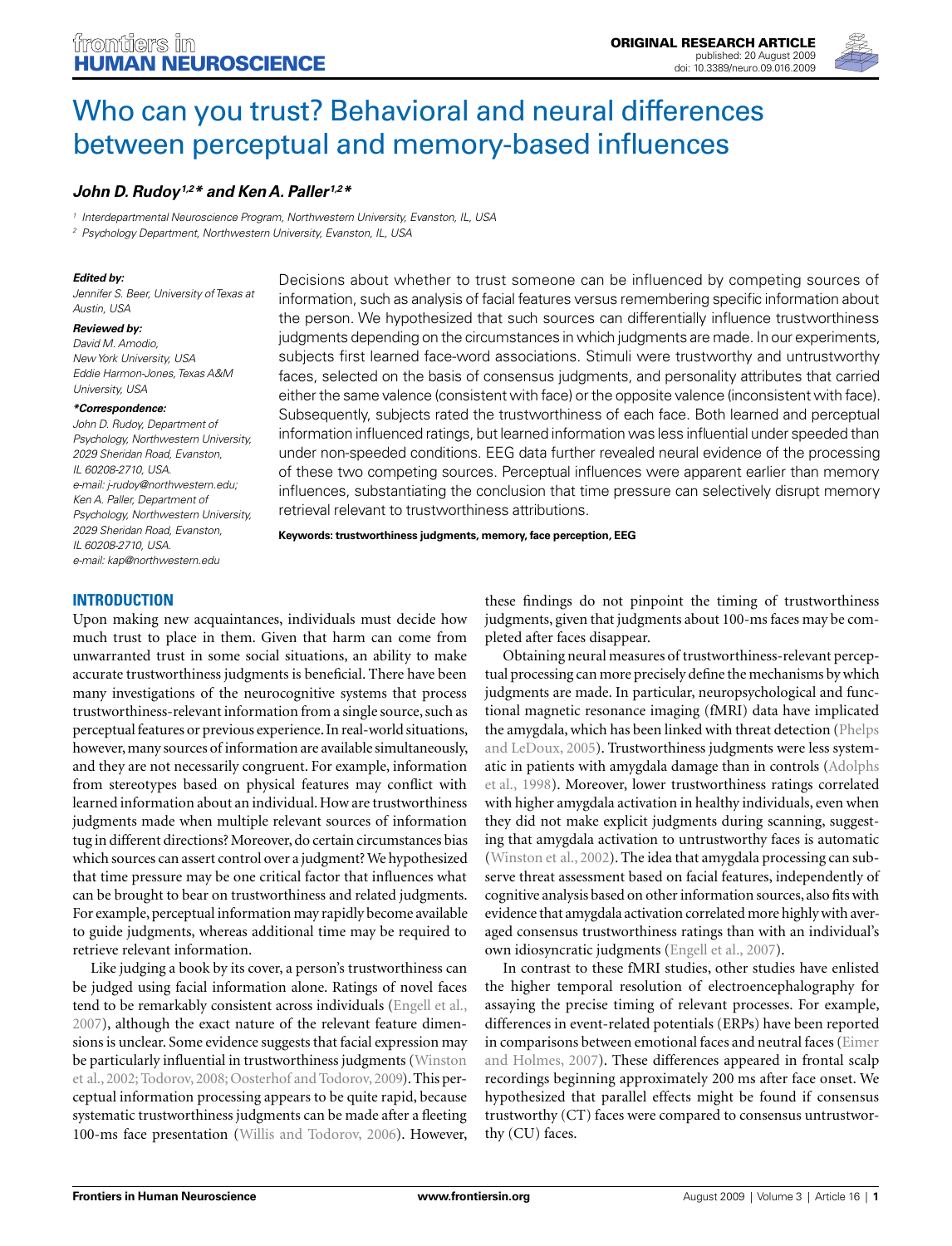Previously learned information can also influence trustworthiness judgments, probably through a combination of conscious and nonconscious memory retrieval. In one study, positive or negative descriptions associated with faces impeded the later learning of new associations with the same faces when the new information was inconsistent with the original information (Carlston and Skowronski, 1994). This effect occurred even when subjects could not explicitly recall the initial descriptions. Similarly, trustworthiness judgments were affected by the valence of descriptions associated with faces, even in amnesic patients who could not recall the descriptions (Johnson et al., 1985).

Whereas both learned and perceptual information can influence trustworthiness judgments, it is unclear how these sources of information interact to yield the ultimate behavioral decision. The current study provides new insight into the nature of these perceptual and memory-based processes. In Experiment 1, behavioral evidence showed that the two sources were differentially sensitive to a response deadline, and ERPs in Experiment 2 provided further information about the timing of the two sources.

#### **EXPERIMENT 1**

### **MATERIALS AND METHODS**

#### **Subjects**

Twenty-four students participated for course credit (10 men and 14 women; mean age  $= 19$  years).

#### **Materials**

A total of 128 faces were classified as either CT or CU based on ratings from a separate group of 35 subjects. Faces were paired with words selected from a list of eight positive and eight negative personality traits (Anderson, 1968), with specific face-word pairings randomized across subjects.

#### **Experimental procedures**

Subjects completed eight blocks, each consisting of a training phase, a rating phase, and a recall phase. In the training phase, subjects saw 16 faces, each paired with a different word (four CT faces with positive traits, four CT faces with negative traits, four CU faces with positive traits, and four CU faces with negative traits). Subjects were instructed to remember each word-face pairing. At the beginning of the rating phase, subjects were advised whether ratings would be speeded or deliberate (four blocks each, pseudorandom order). For speeded ratings, subjects were required to produce a trustworthiness rating within 1500 ms of face onset using a 5-point scale. For deliberative ratings, subjects were required to wait at least 3000 ms before responding (during which time a red X was visible above the face). In the recall phase, subjects were shown each face and given unlimited time to produce the associated word. Each block included a unique set of 16 faces and the same 16 words. Procedures were approved by the Northwestern University Institutional Review Board and all subjects gave informed consent.

#### **RESULTS**

Ratings were influenced by consensus face trustworthiness and by word valence as predicted (**Figure 1**). CT faces were rated as more trustworthy than CU faces by 0.65 points on the 5-point scale [main effect of consensus trustworthiness:  $F(1,23) = 20.5$ ,  $p < 0.001$ .



function of both consensus face rating and the valence of paired words. **(B)** The influence of word valence, as measured by the average difference in ratings between faces paired with positive versus negative words, was attenuated in the speed rating condition compared to the deliberative rating condition. In contrast, the influence of consensus face rating, as measured by the average difference in ratings between consensus trustworthy (CT) and consensus untrustworthy (CU) faces, was similar between conditions.

Faces previously paired with positive words were rated 1.57 points more trustworthy than those paired with negative words [main effect of word valence:  $F(1,23) = 96.4$ ,  $p < 0.001$  There was no interaction between consensus trustworthiness and word valence  $[F(1,23) < 1].$ 

The type of rating phase, speeded or deliberative, had no overall influence on ratings  $[F(1,23) < 1]$ . However, the effect of word valence was greater in the deliberative condition than the speeded condition [1.80 points vs. 1.34 points, respectively, interaction of rating phase type and word valence:  $F(1,23) = 14.6$ ,  $p = 0.001$ . In contrast, the CT/CU effect was very similar across rating phase type  $[0.63 \text{ vs. } 0.68 \text{ points}, F(1,23) < 1]$ . Type of rating phase altered the word-valence influence reliably more than the consensus-facetrustworthiness influence  $[t(23) = 2.9, p < 0.01]$ .

Subjects tended to be influenced more either by facial trustworthiness or by word valence. That is, subjects who rated faces highly differently as a function of previously paired word valence tended to differentiate less between CT and CU faces (*r* = −0.59, *p* < 0.01). This negative correlation was more pronounced in the deliberative condition ( $r = -0.68$ ,  $p < 0.001$ ) than in the speeded condition ( $r = -0.32$ ,  $p > 0.1$ ).

In the speeded condition, reaction times were faster when consensus trustworthiness and word valence were consistent (both positive or both negative, 1291 ms), than when the information conflicted across sources  $[1382 \text{ ms}, t(23) = 2.9, p < 0.01]$ . Reaction times did not differ between consistent versus conflicting information in the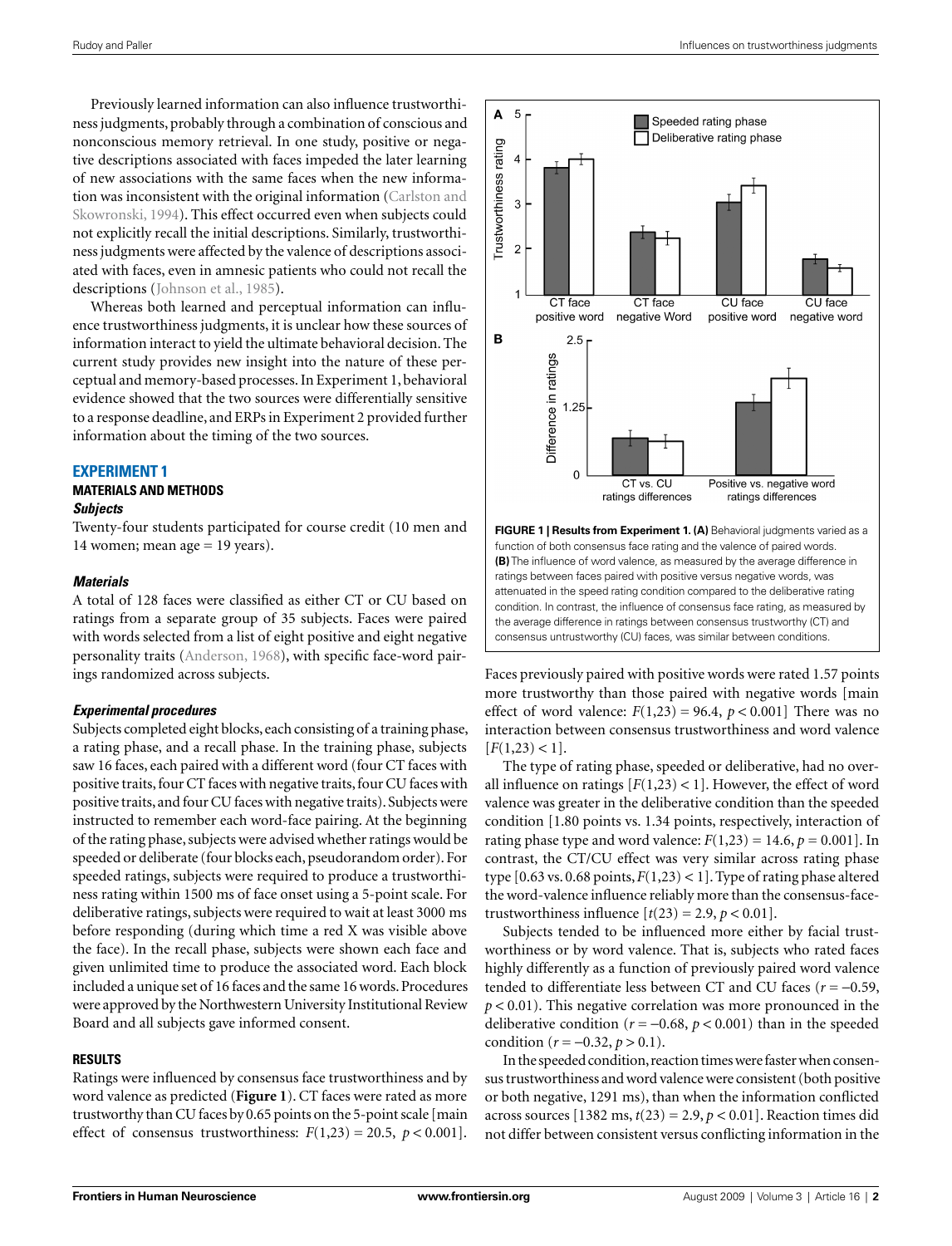deliberative condition [3829 ms vs. 3871 ms, respectively, *t*(23) < 1, reaction times calculated from face onset].

#### **DISCUSSION**

Perceptual information relevant to trustworthiness judgments was apparently accessible sooner than information retrieved from memory. Memory for personality attributes that had earlier been associated with faces influenced trustworthiness ratings in the expected manner, but when subjects were forced to decide quickly, this influence was reduced compared to when there was ample time to decide.

An alternative explanation for these results is that speeded ratings were more random than deliberative ratings. However, if the speeded condition simply encouraged random responding, then perceptual influences would also decline in this condition compared to the deliberative condition. Yet, there was no evidence that perceptual influences on trustworthiness were disrupted in the speeded condition compared to the deliberative condition.

The slowing of responses when information from the two sources conflicted suggests that perceptual and memory-based processes compete in their influence on trustworthiness decisions. The negative correlation between the influence of previously learned information and the influence of consensus facial information suggests further that competition exists between these two sources, and that individuals differ in the weights given to them in making trustworthiness decisions.

Experiment 2 was designed to provide further information about the processing relevant for perceptual and memory-based influences. In particular, we sought converging evidence for the hypothesis that trustworthiness-relevant perceptual information is available sooner than information retrieved from memory.

#### **EXPERIMENT 2**

# **MATERIALS AND METHODS**

## **Subjects**

Twenty-two individuals participated for monetary compensation (3 men and 19 women, mean age  $= 22$  years). Data from five of these subjects were not used because of equipment malfunction (one subject) or frequent blinking artifacts (four subjects). The pattern of behavioral results was similar regardless of whether these subjects were included.

#### **Materials**

Stimuli were the same as those used in Experiment 1, except that there were 144 faces and they were classified somewhat differently. Faces in the top 33% of consensus trustworthiness were classified as CT, those in the middle 33% as consensus neutral (CN), and those in the bottom 33% as CU. On average, 49% of the CU faces, 51% of the CN faces and 50% of the CT faces were paired with positive words.

#### **Experimental procedures**

The procedure was similar to that of Experiment 1. There were nine blocks, each with a training phase, a rating phase, and a recall phase, and EEG was recorded during the rating phase. Timing parameters in the rating phase were the same in each block; each face was displayed for 500 ms, and subjects could enter responses

within 4000 ms from face onset. There was a fixation period of 1500 ms between the end of the rating period and the onset of the next face.

EEG was recorded continuously from tin electrodes at 59 locations covering the scalp. Four other channels monitored eye movements and blinks, and trials with such artifacts were excluded in ERP analyses (average of 15% rejected per subject,  $SE = 0.02\%$ ). Reference electrodes were placed over the mastoid bones behind each ear. Recordings were referenced to right mastoid online and were re-referenced offline to averaged mastoids. Impedance was brought below 5 k $\Omega$  and signals were amplified with a band pass of 0.05–200 Hz and a 1000-Hz sampling rate. ERP epochs were from 100 ms before to 1000 ms after stimulus onset, and epochs were baseline-corrected by subtracting the average voltage of the 100-ms prestimulus interval from all data points in the epoch.

Analyses focused on EEG data from a cluster of frontal electrodes and a cluster of central/parietal electrodes, based on previous research indicating that emotional expression influences frontal ERPs and that memory retrieval typically influences central and parietal ERPs. Data were analyzed by calculating mean amplitudes over 200-ms intervals beginning 200 ms post-stimulus, when the earliest effects were expected. Procedures were approved by the Northwestern University Institutional Review Board and all subjects gave informed consent.

#### **RESULTS**

#### **Behavioral results**

As in Experiment 1, trustworthiness judgments were influenced by both word valence and consensus trustworthiness. Faces paired with positive words were rated 0.99 points higher than faces paired with negative words  $[F(1,16) = 18.8, p < 0.001]$ . Face type also influenced ratings, with CT faces given ratings 0.48 points higher than CN faces, which were in turn given ratings 0.29 points higher than CU faces  $[F(2,32) = 26.5, p < 0.001]$ . In addition, there was a significant interaction of face trustworthiness and word valence, whereby word valence was increasingly influential as face trustworthiness increased  $[F(2,32) = 11.1, p < 0.01]$ .

Again, subjects who made highly different ratings between CT and CU faces were less influenced by word valence  $(r = -0.48,$  $p = 0.05$ ). Subjects who were better able to recall at least the correct valence of word associates during the test phase also tended to be more influenced by word valence during the rating phase  $(r = 0.73,$ *p* < 0.001). There was also a correlation between the percentage of faces associated with the specific correct word during the test phase and the influence of word valence  $(r = 0.61, p < 0.05)$ . In addition, negative words were more likely to be correctly remembered in the test phase than positive words  $[t(16) = 3.8, p < 0.01]$ , but there was no effect of consensus face trustworthiness on memory for words  $[F(1,16) < 1].$ 

# **EEG results**

Faces of different consensus trustworthiness levels elicited ERPs that clearly diverged in the time period between 200 and 400 ms after stimulus onset, as shown in **Figure 2A**. These differences gave rise to a significant main effect in the frontal cluster  $[F(2,32) = 4.2,$ *p* < 0.05], driven by a greater positivity for CT faces compared to CN faces  $[t(16) = 2.4, p < 0.05]$  and CU faces  $[t(16) = 2.6, p < 0.05]$ .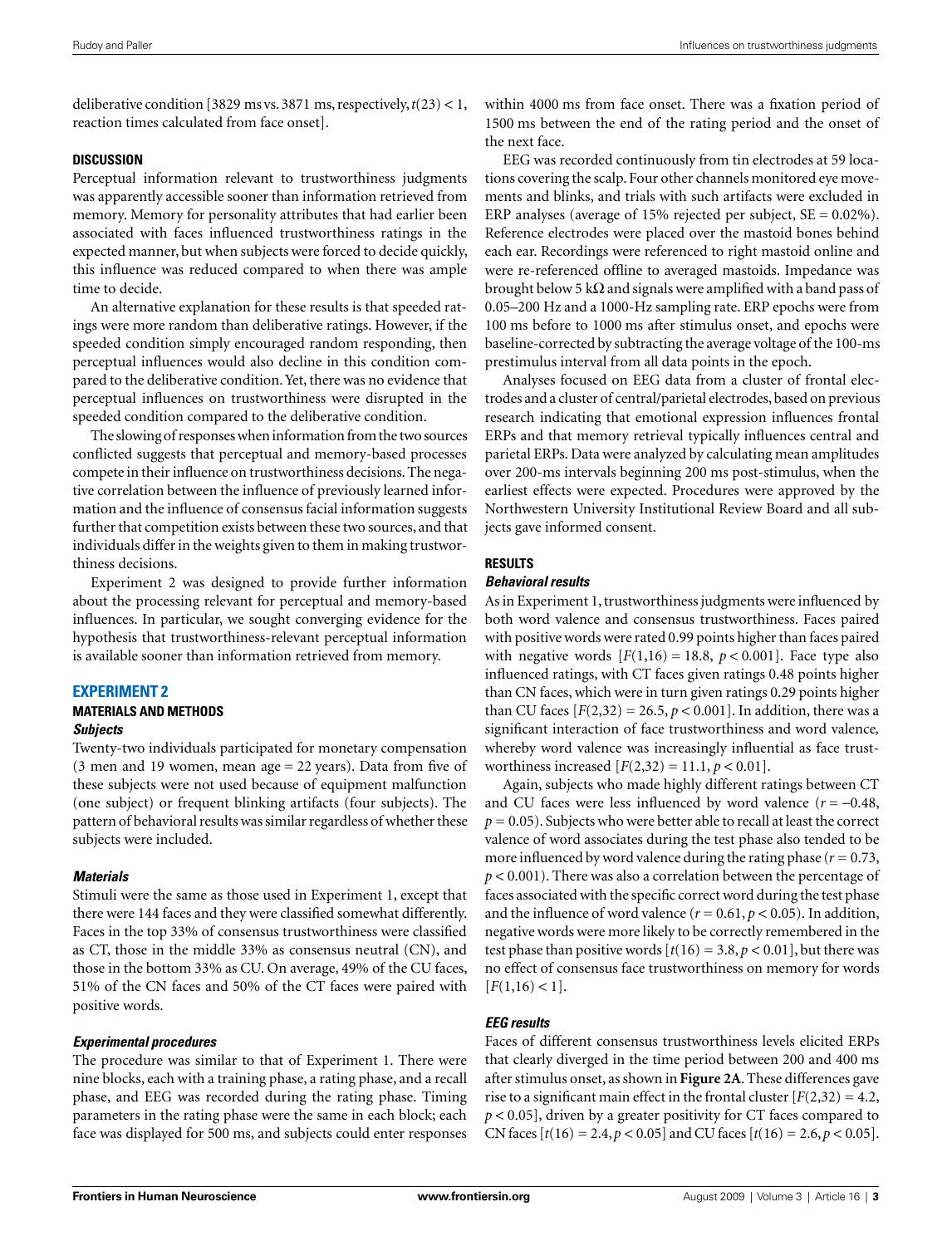

(CT) faces were more positive than those to both consensus neutral (CN) and consensus untrustworthy (CU) faces beginning at about 200 ms post-stimulus. ERPs are from the anterior frontal midline location (Fpz), shown as a large circle on topographic maps, which depict the distribution of amplitude differences on the head as viewed from above. **(B)** ERPs to faces differed as a function of whether the associated word was remembered, beginning at about 400 ms

midline location (Cz). **(C)** ERPs to faces differed as a function of previously paired word valence from about 800 ms post-stimulus. No differences were found in the frontal cluster. ERPs are from the anterior frontal midline and central midline locations (Fpz and Cz). **(D)** Frontal and central/parietal clusters used in statistical analyses are shown as large circles on schematic views of the head.

This divergence remained significant at 400–600 ms  $[F(2,32) = 4.4,$  $p < 0.05$ ], again driven by a greater positivity for CT faces compared to CN faces  $[t(16) = 2.6, p < 0.05]$  and CU faces  $[t(16) = 2.5,$  $p < 0.05$ ].

To assay correlates of memory-based processes, rating-phase trials were sorted as a function of memory performance in the test phase (**Figure 2B**). This memory performance was likely driven both by encoding in the initial test phase, and rehearsal during the rating phase. Regardless, because the words were not repeated during the rating phase, ERP correlates of test-phase memory performance must reflect processing of previously learned information. In line with previous studies of ERP correlates of successful memory retrieval (Voss and Paller, 2008), ERPs from the parietal cluster were more positive at 400–600 ms when corresponding words were remembered compared to when they were forgotten  $[t(16) = 2.4, p < 0.05]$ . This difference continued in the interval from 600–800 ms  $[t(16) = 2.1, p = 0.05]$ .

It is possible that the relatively early frontal ERP divergence between CT and CU faces was driven by subjects' ultimate behavioral ratings, rather than by perceptual features per se. In this case, one would expect to find the same difference between ERPs to faces previously paired with positive versus negative words, as this manipulation affected behavioral judgments even more strongly than perceptual features. However, this comparison revealed no differences

prior to 600 ms [*t*(16) < 1]. Instead, a later effect at 800–1000 ms was found (**Figure 2C**), in which parietal ERPs to faces shown previously with negative words were more positive than those to faces shown previously with positive words  $[t(16) = 2.1, p = 0.05]$ . Electrode clusters used for statistical analyses are displayed in **Figure 2D.**

# **DISCUSSION**

Separate ERP correlates of trustworthiness-relevant perceptual and memory processes were identified. As expected, signals of perceptual processing appeared sooner than signals of memory processing. In addition, ERPs associated with consensus ratings were not simply an indirect reflection of behavioral judgments; the same ERPs were not found when comparing responses to faces previously paired with positive words to those paired with negative words even though paired-word valence had a strong influence on behavioral judgments.

# **GENERAL DISCUSSION**

Experiment 1 demonstrated that trustworthiness ratings were influenced by perceptual features and by memory retrieval, and that the influence of memory declined when people were forced to make ratings quickly. Converging results from Experiment 2 showed that neural correlates of perceptual information processing and memory retrieval relevant to trustworthiness can be measured separately,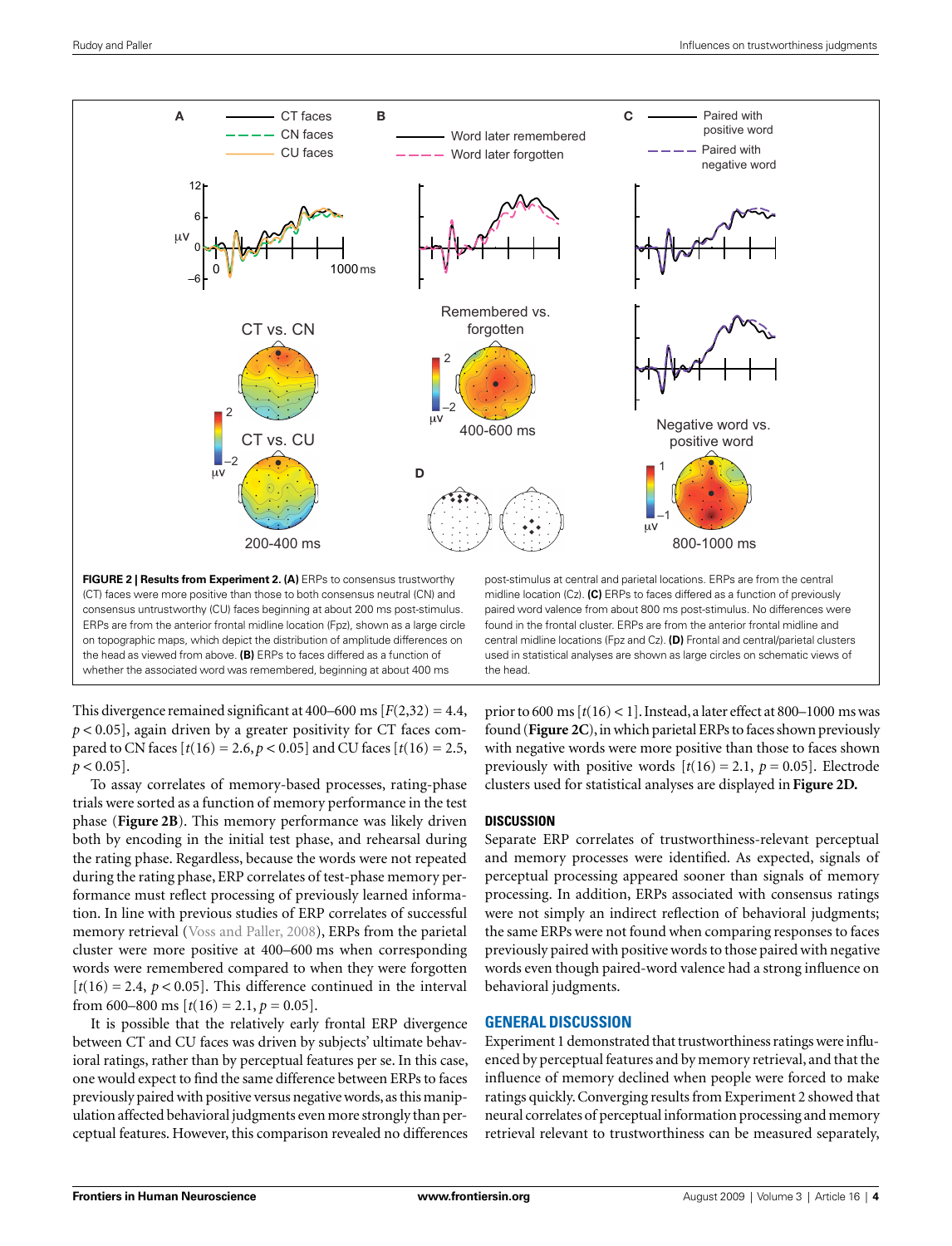and that signals of perceptual processing appeared sooner than those of memory retrieval. Together, these results suggest that perceptual information relevant to face trustworthiness is processed more quickly and can influence behavior sooner than memorybased information.

Three relevant electrical signals were identified: an early frontal correlate of consensus trustworthiness, a later correlate of memory retrieval with a parietal topography, and an even later correlate of word valence that also exhibited a parietal topography. The first signal is likely to reflect the analysis of facial expressions, as observed previously (e.g., Eimer and Holmes, 2007). Other results have shown that subtle facial expressions can drive trustworthiness judgments (Winston et al., 2002; Todorov, 2008; Oosterhof and Todorov, 2009). ERPs may have been most positive for CT faces because of unambiguously happy expressions for these faces compared to neutral and untrustworthy faces. It is presently unclear whether consistent trustworthiness ratings generally arise from the gross categorization of facial expression or whether more subtle cues are operative. The ERP correlate of consensus trustworthiness found in the current study does not reflect subjects' behavioral ratings alone, and as such it displays a pattern similar to that of amygdala activation in fMRI studies (Engell et al., 2007).

The second ERP signal, a correlate of later memory retrieval, occurred with a latency and distribution paralleling effects found in other memory paradigms (Voss and Paller, 2008). This resemblance adds weight to the hypothesis that influences on trustworthiness judgments from conscious memory retrieval occur later than relevant perceptual processes.

The late difference found in the comparison of ERPs to faces previously paired with positive versus negative words may reflect better memory for negative words. Though it appears later than typical ERP correlates of conscious memory retrieval (Voss and Paller, 2008), the pattern of increased parietal positivity for faces previously paired with (better remembered) negative words fits with such an account.

The longer response times in the speeded condition when there was conflict between perceptual features and learned information suggests that there is some integration of information from these two sources and that this integration may be more efficient or straightforward when the information is consistent. The negative correlations between perceptual and memory-based influences suggest that individuals weight certain information sources more heavily at the expense of others, and that the pattern of source weights varies across people. Previous studies of the neural inte-

#### **REFERENCES**

- Adolphs, R., Tranel, D., and Damasio, A. R. (1998). The human amygdala in social judgment. *Nature* 393, 470–474.
- Ambady, N., and Rosenthal, R. (1993). Half a minute: predicting teacher evaluations from thin slices of behavior and physical attractiveness. *J. Pers. Soc. Psychol.* 64, 431–441.
- Anderson, N. H. (1968). Likableness ratings of 555 personality-trait words. *J. Pers. Soc. Psychol.* 9, 272–279.
- Carlston, D., and Skowronski, J. (1994). Saving in the relearning of trait information as evidence for spontaneous inference generation. *J. Pers. Soc. Psychol.* 66, 840–856.
- Correll, J., Park, B., Judd, C. M., and Wittenbrink, B. (2002). The police officer's dilemma: using ethnicity to disambiguate potentially threatening individuals. *J. Pers. Soc. Psychol.* 83, 1314–1329.
- Eimer, M., and Holmes, A. (2007). Eventrelated brain potential correlates

gration of conflicting information, with Stroop procedures (West and Alain, 1999; Liotti et al., 2000; Fruhholz et al., 2009) and face evaluation (Fruhholz et al., 2009; Schiller et al., 2009), relied only on perceptual information. The current study goes beyond these prior studies in showing that neural measures can be used to monitor the separate processing of information from perceptual and memory-based sources.

The interplay of the neurocognitive processes investigated here is likely quite common in everyday life; when individuals make rapid judgments about others, even in the absence of a formal rating, they may be highly influenced by perceptual features and discount memory-based sources of information. Stereotyping based on physical features may be a particularly salient example of this; individuals may have learned information contrary to stereotypes, but because of the time required to access this information, time pressure or cognitive load may often produce stereotype-based errors (Sherman et al., 1998; Correll et al., 2002). Initial personal judgments are quite persistent over time (Ambady and Rosenthal, 1993). Such judgments can influence behavior not only in the context of artificial social interactions but also in real-world situations such as when one makes financial decisions with input from professional consultants, chooses among multiple job applicants, or selects which political candidates to support (Langlois et al., 2000; Todorov et al., 2005; van 't Wout and Sanfey, 2008). Thus, understanding the nature of the perceptual and memory-based neurocognitive processes pertaining to trustworthiness has wideranging implications.

The current results are consistent with evidence that perceived and remembered information influences trustworthiness judgments through separate neural processes (Engell et al., 2007; Todorov et al., 2007; Todorov and Olson, 2008). Our findings further provide behavioral and neural evidence that the perceptual processing precedes memory retrieval. Accordingly, information from perceptual analysis can influence trustworthiness assessments well before relevant information has been retrieved from memory. More generally, this conclusion may apply in the same way when information from perception and memory sources can be brought to bear in a variety of decision-making circumstances.

#### **ACKNOWLEDGEMENTS**

This research was supported by a National Science Foundation Graduate Research Fellowship to John D. Rudoy, and by research grants from the National Science Foundation (BCS 0518800 and BCS 0818912).

of emotional face processing. *Neuropsychologia* 45, 15–31.

- Engell, A. D., Haxby, J. V., and Todorov, A. (2007). Implicit trustworthiness decisions: automatic coding of face properties in the human amygdala. *J. Cogn. Neurosci.* 19, 1508–1519.
- Fruhholz, S., Fehr, T., and Herrmann, M. (2009). Interference control during recognition of facial affect enhances the processing of expression specific properties – an event-related fMRI study. *Brain Res.* 1269, 143–157.
- Johnson, M. K., Kim, J. K., and Risse, G. (1985). Do alcoholic Korsakoff 's syndrome patients acquire affective reactions? *J. Exp. Psychol. Learn. Mem. Cogn.* 11, 22–36.
- Langlois, J. H., Kalakanis, L., Rubenstein, A. J., Larson, A., Hallam, M., and Smoot, M. (2000). Maxims or myths of beauty? A meta-analytic and theoretical review. *Psychol. Bull.* 126, 390–423.
- Liotti, M., Woldorff, M. G., Perez, R., and Mayberg, H. S. (2000). An ERP